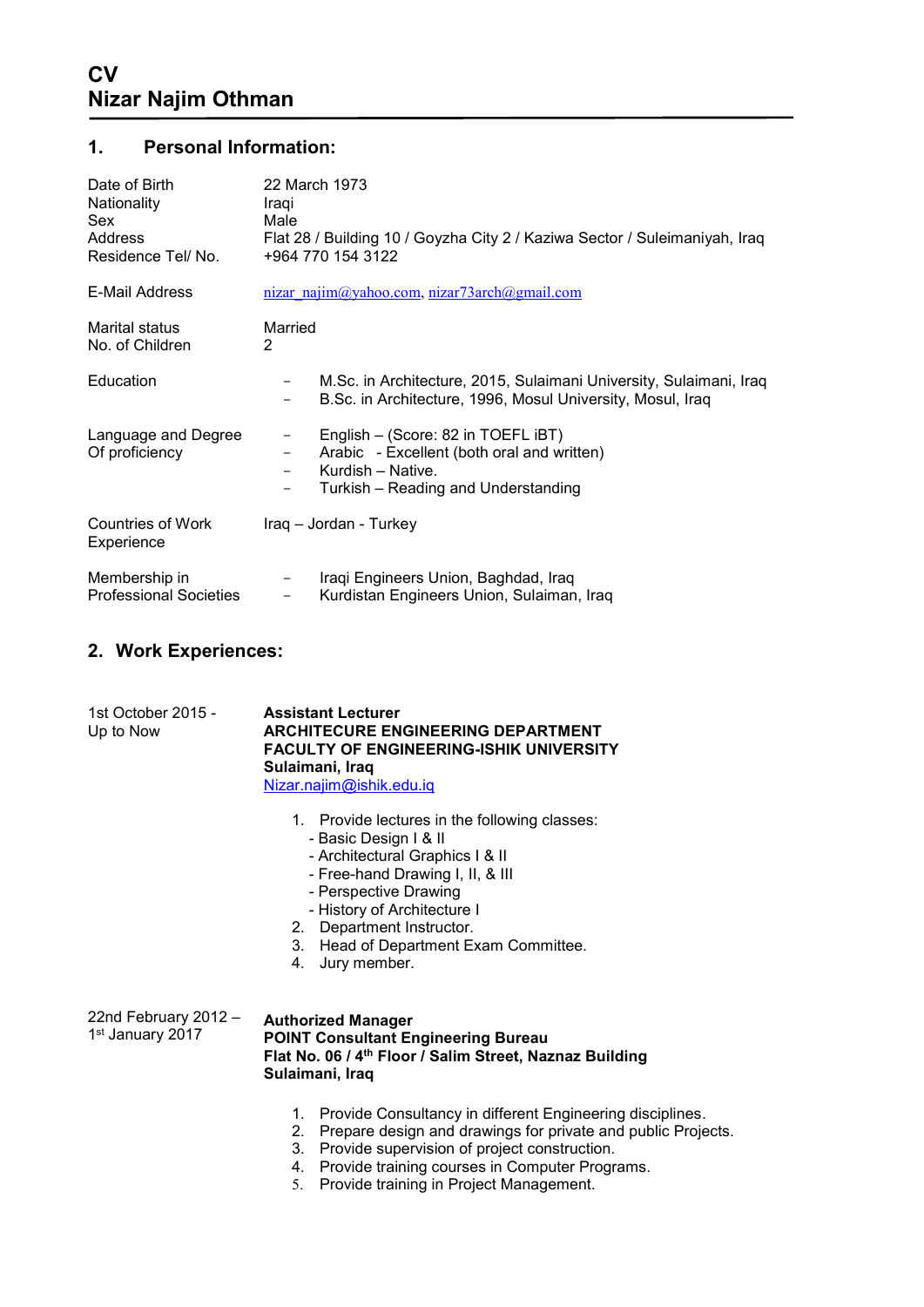15th July 2005 - **Project Architect, Design Office Design & Construction of Sulaimani University New Campus Qilyasan Sulaimani, Iraq [nothman@tepeinsaat.com.tr](mailto:nothman@tepeinsaat.com.tr) [www.tepeconstruction.com](http://www.tepeconstruction.com/)**

> 1. Material approvals: preparing submittal documents, negotiation with CL, keeping an up to date log of the approved material, and reporting the approvals to HO.

> 2. Maintaining a show room for the approved materials, update the inventory of the materials in case of a new item approved.

> 3. Maintaining regular meetings with CL and Consultants to discuss the project progress, drafting the minutes of the meetings and publishing them.

> 4. Following up official arrangements for constructional material in the laboratory for testing purposes, and receiving testing reports, filing them, etc.

> 5. Maintain & follow up a special log for drawing submittals, keeping achieve of commented drawings.

6. Following up daily reports from the site in order to report to HO.

7. Gathering information from department chiefs and site engineers regarding the progress percentages of the construction for the purpose of preparing the monthly report and reporting to HO.

8. Undertake regular site visits to take progress photos.

9. Continuous coordination with the CL and the consultants.

10. As a member of handing over committee, coordinating with the special committee from MOHE, participating in all related meetings, and providing all necessary documentation in terms of drawings and material approvals.

11. Coordination between the Design Office staff and undertake responsibilities in the absence of the chief.

12. Undertake other tasks whenever required in the absence of the chiefs such as; Chief of Design Office and Office Manager

| 1st March 2005 -<br>15th July 2005                        | <b>Architect, Coordinator</b><br><b>Federal development &amp; Contracting Company FDC</b><br>39 Mamostaian St. 3<br><b>Qazi Mohammed Sec. 110</b><br>Sulaimani, Iraq<br>nizar.najim@federaldc.com<br>www.federaldc.com<br>Performing the following duties:<br>Participating in the preparation of an alternative Master Plan of<br>1.<br>Suleimani University New campus (SUC Project).<br>2. Participating in the Preparation of the Master Plan of Koya University.<br>Participation in the preparation of the Master Plan of the American<br>$3_{-}$<br>University in Suleimani (AUIS). |
|-----------------------------------------------------------|--------------------------------------------------------------------------------------------------------------------------------------------------------------------------------------------------------------------------------------------------------------------------------------------------------------------------------------------------------------------------------------------------------------------------------------------------------------------------------------------------------------------------------------------------------------------------------------------|
|                                                           | Member of the Consultant team of the 400 beds Hospital Project in<br>$4_{-}$<br>Suleimani / Iraq.<br>Design and supervising the renovation of the Guesthouse of the FDC<br>5.<br>Company.<br>6. Participating in all preliminary meetings of the SUC project.                                                                                                                                                                                                                                                                                                                              |
| 16 <sup>th</sup> June 2004-<br>1 <sup>st</sup> March 2005 | <b>Teaching Staff</b><br><b>College of Engineering, Architecture Department</b><br><b>University of Suleimaniyah</b><br>Suleimaniyah, Iraq<br>Assisting in the following lectures:<br>7. Architectural Design.<br>8. Principles of Architecture.<br>9. Free hand drawing.<br>10. Working Drawings.<br>11. History of Architecture.                                                                                                                                                                                                                                                         |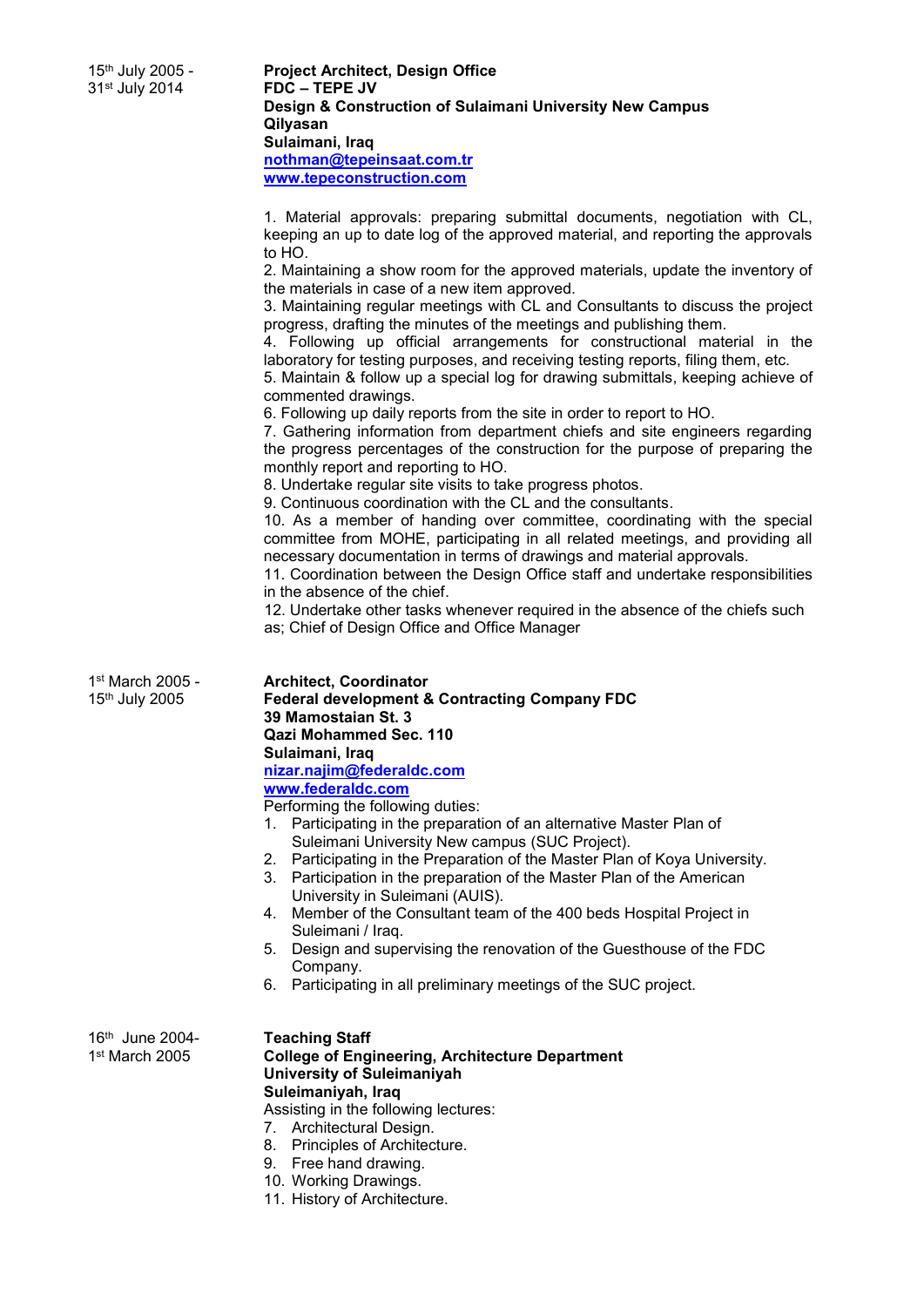| 1 <sup>st</sup> January 2004<br>31 <sup>st</sup> March 2004    | Senior Finance / Admin Assistant, UNESCO<br>Amman / Jordan<br>Re-arranging and preparing full documents (Administration & Financial) of<br>UNESCO activities in Suleimani Governorates under SCR986 program (Oil for<br>Food) in both secondary & Higher Education sectors, for auditing purposes.                                                                                                                                                                                                                                                                                                                                                                                                                                                                                                                                                                                                                                                                                                                                                                                                                                                                                                                                                                                                                                                                                                                                                                                                                                                                                                                                                                                                                                                                                                                                                                                                                                                                                                    |
|----------------------------------------------------------------|-------------------------------------------------------------------------------------------------------------------------------------------------------------------------------------------------------------------------------------------------------------------------------------------------------------------------------------------------------------------------------------------------------------------------------------------------------------------------------------------------------------------------------------------------------------------------------------------------------------------------------------------------------------------------------------------------------------------------------------------------------------------------------------------------------------------------------------------------------------------------------------------------------------------------------------------------------------------------------------------------------------------------------------------------------------------------------------------------------------------------------------------------------------------------------------------------------------------------------------------------------------------------------------------------------------------------------------------------------------------------------------------------------------------------------------------------------------------------------------------------------------------------------------------------------------------------------------------------------------------------------------------------------------------------------------------------------------------------------------------------------------------------------------------------------------------------------------------------------------------------------------------------------------------------------------------------------------------------------------------------------|
| 1st August 1998 -<br>31 <sup>st</sup> December 2003            | Senior Finance / Admin Assistant, UNESCO<br>Suleimaniyah, Northern Iraq<br>1. Preparing payment and receipt vouchers, ensuring that all supporting<br>documents are intact and signatures are fixed. Processing payrolls, allowances,<br>overtimes, and other entitlements for national staff.<br>2. Reviewing payment requests and supporting documents to ensure<br>completeness of supporting documents accuracy of calculations, proper charge<br>of codes and obligations and ensuring that there is no double payment.<br>3. Entering Data related to payments/receipts into the established database and<br>submit pertinent information when needed.<br>4. Maintaining financial records and cost estimate and participate in budget<br>preparation, projection and analyses when required.<br>5. Counting and testing cash received for the office transactions and report.<br>6. Maintaining the cash book on daily bases and updating it after each<br>payment/receipt.<br>7. Maintaining an adequate and systematic filing system on finance,<br>administration and inventory control system.<br>8. Drafting contracts on the 2.2% expenditures, including SSA contracts,<br>contracts renewal and amendment for locally recruited staff, ensuring that the<br>obligation numbers and budget codes are properly fixed. Keeping an up to date<br>record of staff status<br>9. Assisting in the preparation of and/or review of contracts on the 13%<br>expenditures.<br>10. Processing leave applications, maintaining balance sheets and attendance<br>reports for all staff.<br>11. Maintaining and updating files, data, & records for both national and<br>international staff.<br>12. Supervising other administrative office staff (drivers & Clerical staff) and<br>ensuring that they perform their functions efficiently and effectively.<br>13. Processing all recruitment procedures of all staff categories.<br>14. Performing other duties when required by the Head of Unit. |
| 22 <sup>nd</sup> November 1996 -<br>31 <sup>st</sup> July 1998 | <b>Teaching Staff</b><br><b>College of Engineering, Building Construction Department</b><br><b>University of Suleimaniyah</b><br>Suleimaniyah, Iraq<br>Assisting in the following lectures:<br>1. Engineering Drawings for the first stages both Building Construction &<br>Irrigation departments.<br>2. Descriptive Geometry for the first stages both Building Construction &<br>Irrigation departments.<br>3. Working Drawings for the second stage, Irrigation department.<br>4. Architectural Design for the second stage, Building Construction<br>department.                                                                                                                                                                                                                                                                                                                                                                                                                                                                                                                                                                                                                                                                                                                                                                                                                                                                                                                                                                                                                                                                                                                                                                                                                                                                                                                                                                                                                                 |
| November 1997 -<br>February 1998                               | Architect, CBU (Consultant Engineering Bureau)<br><b>College of Engineering, University of Suleimaniyah</b><br>Suleimaniyah, Iraq<br>Undertaking the following Designs and drawings:<br>1. Architectural Design & Working Drawings of staff houses for Districts.<br>2. Architectural Design & Working Drawings of staff houses for Villages.<br>3. Architectural Design & Working Drawings of Health Centers for Districts.<br>4. Architectural Design & Working Drawings of Health Centers for Villages.<br>5. Architectural Design & Working Drawings of 6-Classrooms Schools.<br>6. Undertake the Working Drawings of 12 projects using AutoCAD (12-<br>Classroom School, Slaughter House, Veterinary Center, Sheep Dip  etc.)                                                                                                                                                                                                                                                                                                                                                                                                                                                                                                                                                                                                                                                                                                                                                                                                                                                                                                                                                                                                                                                                                                                                                                                                                                                                    |